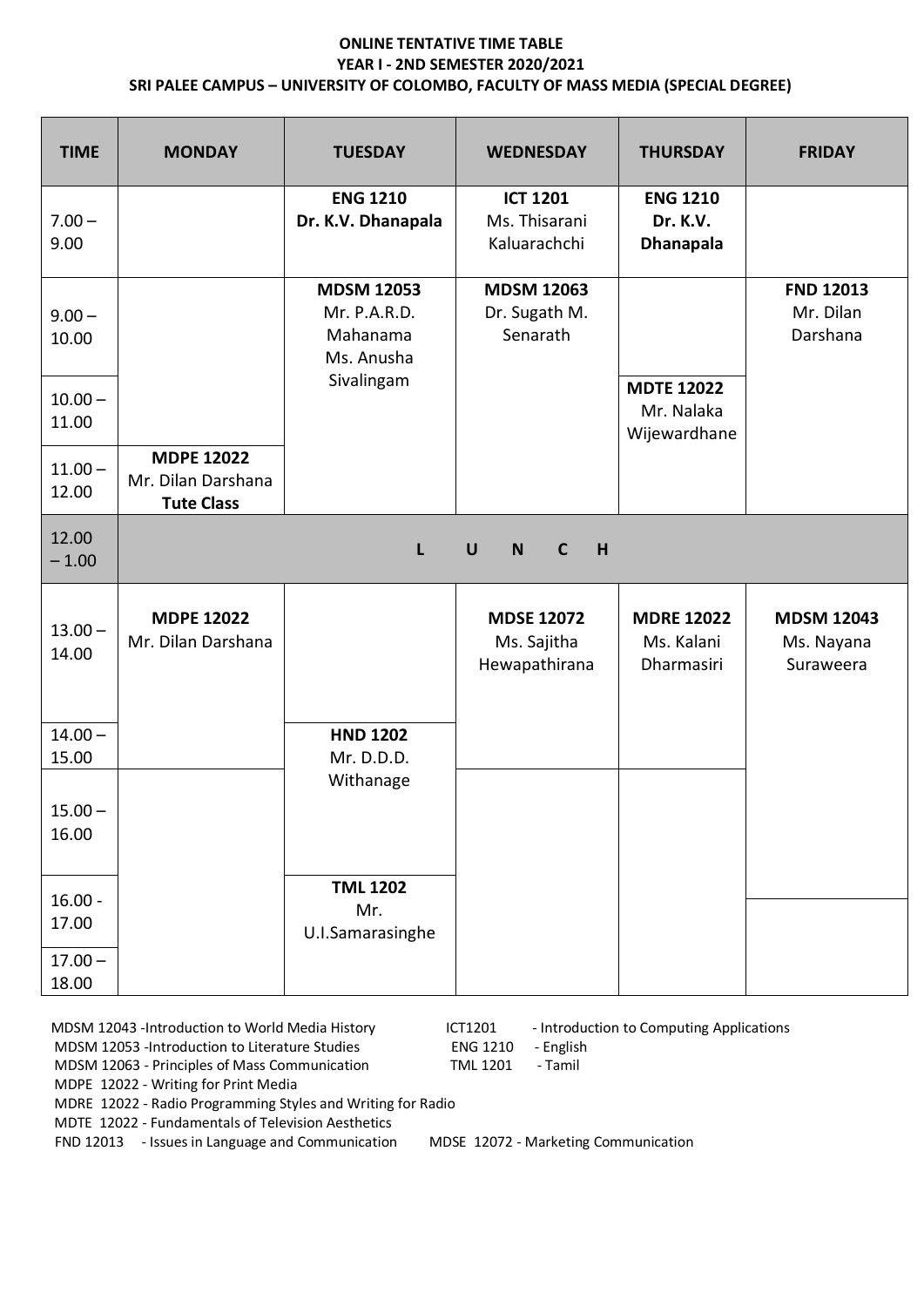## **ONLINE TENTATIVE TIME TABLE YEAR II - 2ND SEMESTER 2020/2021**

SRI PALEE CAMPUS – UNIVERSITY OF COLOMBO, FACULTY OF MASS MEDIA (SPECIAL DEGREE)

| <b>TIME</b>        | <b>MONDAY</b>                                     | <b>TUESDAY</b>                               | <b>WEDNESDAY</b>                              | <b>THURSDAY</b>                              | <b>FRIDAY</b>                          |
|--------------------|---------------------------------------------------|----------------------------------------------|-----------------------------------------------|----------------------------------------------|----------------------------------------|
| $6.00 -$<br>8.00   | <b>ENG 2230</b><br>Dr. W.M. Jayantha              |                                              | <b>ENG 2230</b><br>Dr. W.M.<br>Jayantha       |                                              |                                        |
| $8.00 -$<br>9.00   |                                                   | <b>MDPE 22042</b><br>Mr. Dilan Darshana      |                                               |                                              |                                        |
| $9.00 -$<br>10.00  | <b>MDSE 22182</b><br>Ms. Sajitha                  |                                              |                                               |                                              | <b>MDSM 22153</b>                      |
| $10.00 -$<br>11.00 | Hewapathirana                                     | <b>MDSE 22192</b><br>Ms. Nayana<br>Suraweera | <b>MDSM 22173</b><br>Dr. Tudor<br>Weerasinghe | <b>ICT 2201</b><br>Mr. N.R.<br>Hettiarachchi | Mr. P.A.R.D.<br>Mahanama<br>Ms. Anusha |
| $11.00 -$<br>12.00 |                                                   |                                              |                                               |                                              | Sivalingam                             |
| $12.00 -$<br>13.00 |                                                   | L                                            | H<br>$\mathsf{C}$<br>$\cup$<br>$\mathbf N$    |                                              |                                        |
| $13.00 -$<br>14.00 | <b>MDSE 22202</b><br>Ms. Sajitha<br>Hewapathirana |                                              |                                               | <b>MDSM 22163</b><br>Dr. Sugath M.           |                                        |
| 14.00-<br>15.00    | Ms. Anusha<br>Sivalingam                          | <b>TML 2204</b><br>Mr.                       |                                               | Senarath                                     |                                        |
| $15.00 -$<br>16.00 |                                                   | U.I.Samarasinghe                             |                                               |                                              | <b>MDTE 22052</b><br>Mr.Nalaka         |
| $16.00 -$<br>17.00 |                                                   | <b>HND 2204</b><br>Mr. D.D.D.                |                                               |                                              | Wijewardhane                           |
| $17.00 -$<br>18.00 |                                                   | Withanage                                    |                                               |                                              |                                        |

 MDSM 22153 - Literature History ICT 2201 - Graphic Design Applications MDSM 22163 - Media Research ENG 2230 - English MDSM 22173 - Text and Editing MDSE 22182 - Announcing & Presentation in Electronic Media

MDTE 22052 - Writing for Television and Script Analysis

MDPE 22042 - Writing Styles & Formats in News papers

MDSE 22192 - Media Education,

MDSE 22202 - New Media Studies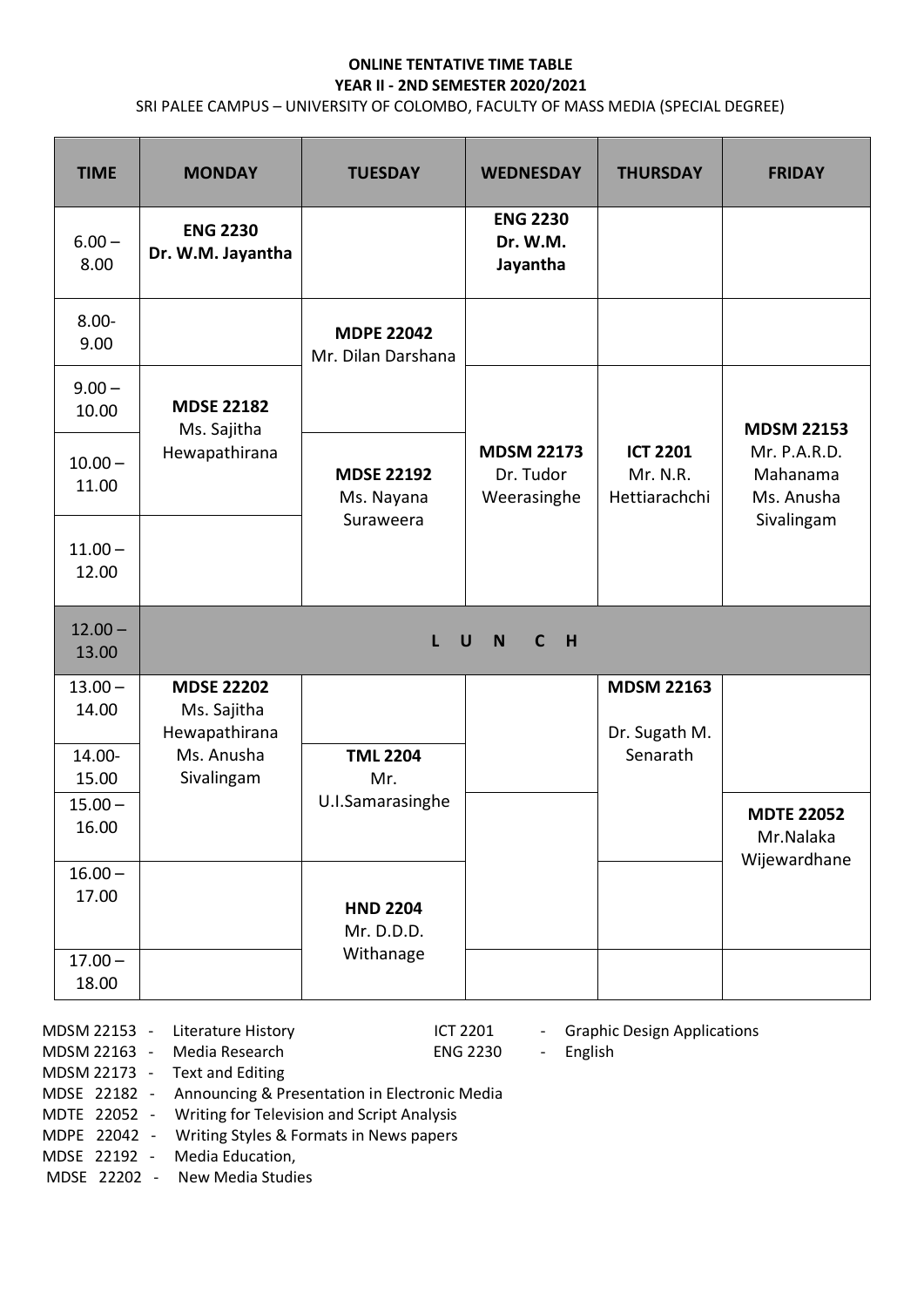## **ONLINE TENTATIVE TIME TABLE YEAR III - 2ND SEMESTER 2020/2021**

SRI PALEE CAMPUS – UNIVERSITY OF COLOMBO, FACULTY OF MASS MEDIA (SPECIAL DEGREE)

| <b>TIME</b>                 | <b>MONDAY</b>                                                | <b>TUESDAY</b>                                    | <b>WEDNESDAY</b>                                          | <b>THURSDAY</b>                                                           | <b>FRIDAY</b>                                 |
|-----------------------------|--------------------------------------------------------------|---------------------------------------------------|-----------------------------------------------------------|---------------------------------------------------------------------------|-----------------------------------------------|
| $6.00 -$<br>8.00            |                                                              |                                                   |                                                           |                                                                           | ENG 3210/4270<br>Dr. K.V.<br><b>Dhanapala</b> |
| $9.00 -$<br>10.00           | <b>MDSM 32263</b><br>Ms. Kalani<br><b>Dharmasiri</b>         | <b>MDSM 32273</b><br>Ms. Sajitha<br>Hewapathirana | <b>MDRE 32052</b><br>Ms. Kalani Dharmasiri<br>Mr. Thilina | <b>MDSE 32292</b><br>Ms.Kalani<br>Dharmasiri/                             | <b>FND 32053</b><br>Dr. Tudor<br>Weerasinghe  |
| $10.00 -$<br>11.00          |                                                              |                                                   | Samarasooriya                                             | Dr. Kumudini<br>Maddumage                                                 |                                               |
| $11.00 -$<br>12.00          |                                                              |                                                   |                                                           |                                                                           |                                               |
| $12.00 -$<br>13.00          |                                                              |                                                   | $\mathbf C$<br>$\mathsf{U}$<br><b>N</b><br>H              |                                                                           |                                               |
| $13.00 -$                   | <b>MDPE 32062</b>                                            | <b>ICT 3201</b>                                   | <b>MDSE 32282</b>                                         |                                                                           |                                               |
| 14.00<br>$14.00 -$<br>15.00 | Mr.<br>Wijayananda<br>Rupasinghe<br>Ms. Sumudu<br>Chathurani | Mr. N.R.<br>Hettiarachchi                         | Ms. Nayana<br>Suraweera                                   | <b>MDSM 32253</b><br>Dr. Tudor<br>Weerasinghe<br>Ms. Anusha<br>Sivalingam |                                               |
| $15.00 -$<br>16.00          | <b>MDTE 32072</b><br>Mr.Nalaka<br>Wijewardhane               |                                                   |                                                           |                                                                           |                                               |
| $16.00 -$<br>17.00          |                                                              |                                                   |                                                           |                                                                           |                                               |

MDSM 32253 - Literary Criticism ENG 3210 - English

MDSM 32263 - Media Law and Ethics ICT 3201 - Web Portal Development

MDSM 32273 - Media Management

MDPE 32062 - Editing in Print Media

- MDTE 32072 Post Production and Editing
- MDRE 32052 Principles and Practice of Community Radio
- MDSE 32282 Media Literacy,
- MDSE 32292 Disaster Communication,

FND 32053 - Political Economy